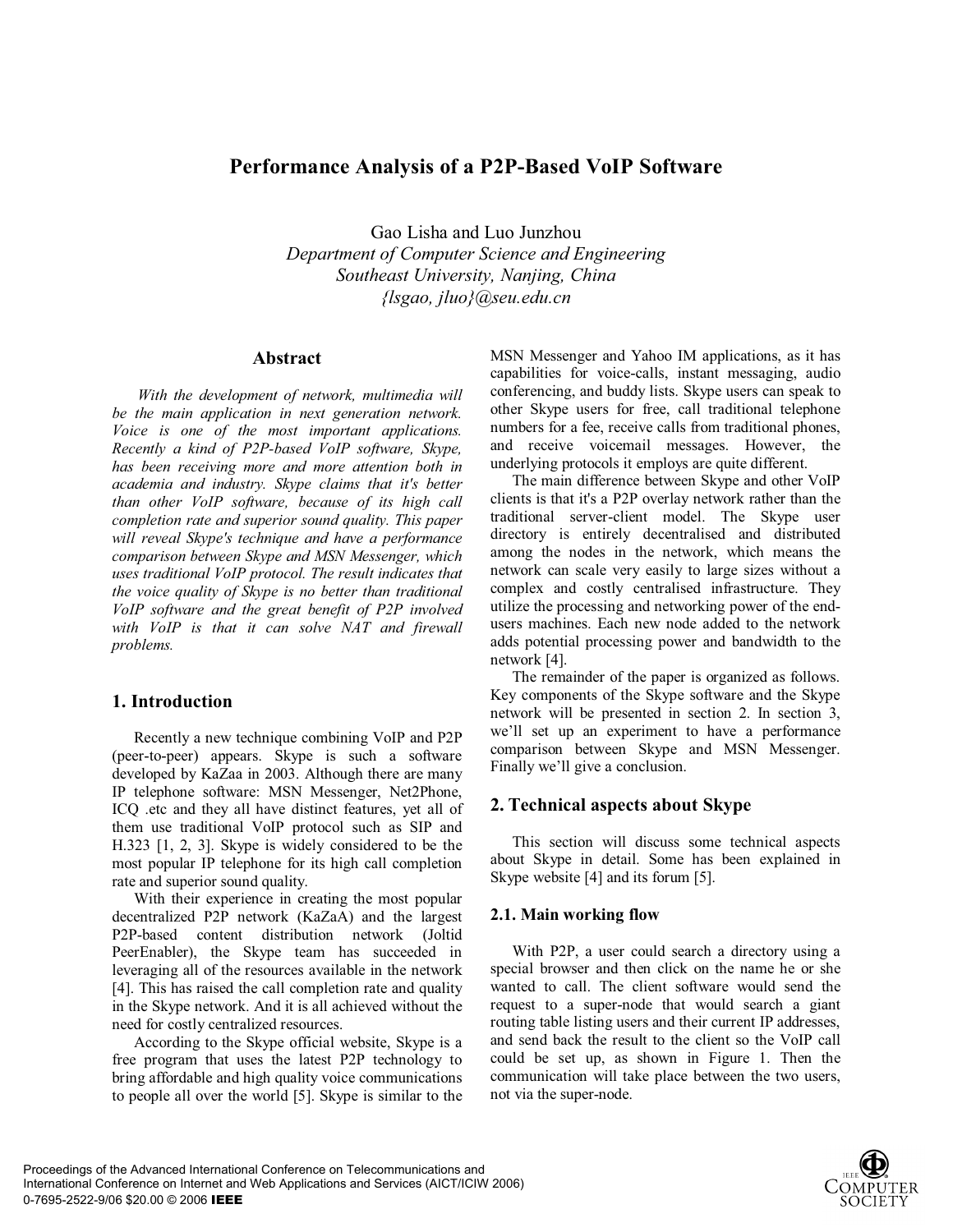

Figure 1. Main working flow of Skype

The super-node functionality is built into the client; if a powerful computer with a fast network connection runs the client software, it will automatically become a super-node, effectively acting as a temporary indexing server for other, slower clients.

This is pretty much how file sharing works, and file sharing can easily scale to the millions of users that might take advantage of such a system.

#### **2.2. Global decentralized user directory**

Most instant message or communication tools track users with a central directory which logs each username and IP number and keeps track of whether users are online or not. But central directories are extremely costly when the user base scales into the millions.

For Skype, there is a centralized database where users are registered and issued a password and membership certificate, but all the traffic is decentralized. In order to deliver high quality telephony with the lowest possible costs, Skype uses a third generation of P2P technology ("3G P2P"): Global Index (GI) technology. The Global Index technology is a multi-tiered network where super-nodes communicate in the way that every node in the network has full knowledge of all available users and resources with minimal latency [4].

#### **2.3. Host cache**

The Skype network is an overlay network, thus each Skype client should build and refresh a table of reachable nodes called host cache. It contains IP address and port number of super-nodes and refreshes regularly. It is the most critical part in the Skype operation. At least one valid entry must be presented in host cache. A valid entry is an IP address and port number of an online Skype node [6].

#### **2.4.Bandwidth**

The bandwidth used for a call varies depending on several factors like user's Internet connection, computer processing power. Skype tries to optimize bandwidth usage so that people with less bandwidth can use Skype, while at the same time people with powerful computers and high-bandwidth connections can get the better voice quality that high bandwidth allows. Most of the time, on a broadband connection, Skype calls use  $3{\sim}16$  kb/s in a call, and  $0{\sim}0.5$  kb/s while idle.

#### **2.5. CODEC**

Skype uses the GIPS iSAC Codec. Skype has partnered with Global IP Sound, the telephony components of the software including echo cancellation and various codecs that translate analog voice into digital packets. GIPS iSAC is a wideband, adaptive Codec, designed to deliver high quality sound in both high-bit-rate and low-bit-rate conditions [7]. GIPS iSAC makes VoIP communications possible even using a dial-up modem and automatically adjusts transmission rates to deliver better-than-PSTN voice quality.

#### **2.6. Firewall and NAT traversal**

VoIP is one of many IP applications that have problems traversing NATs and firewalls [1]. Most Voice-over-IP applications don't work from behind firewalls and NAT (Network Address Translation) devices. But nearly all broadband users are behind a NAT or firewall and so they cannot use VoIP applications.

Skype routes calls through multiple peers, to get around the firewall problem. For example, if there are two people both behind firewalls, the software routes the call to a third person who is not behind a firewall and both connect to this person And the call is routed via that peer. Thus the two people set up the connection.

#### **2.7. Intelligent routing**

Skype is able to intelligently route encrypted calls through the most effective path by using every possible resource. Skype even keeps multiple connection paths open and dynamically chooses the one best suited at the time. This has the great effect in reducing latency and increasing call quality throughout the network [4].

#### **2.8. Security**

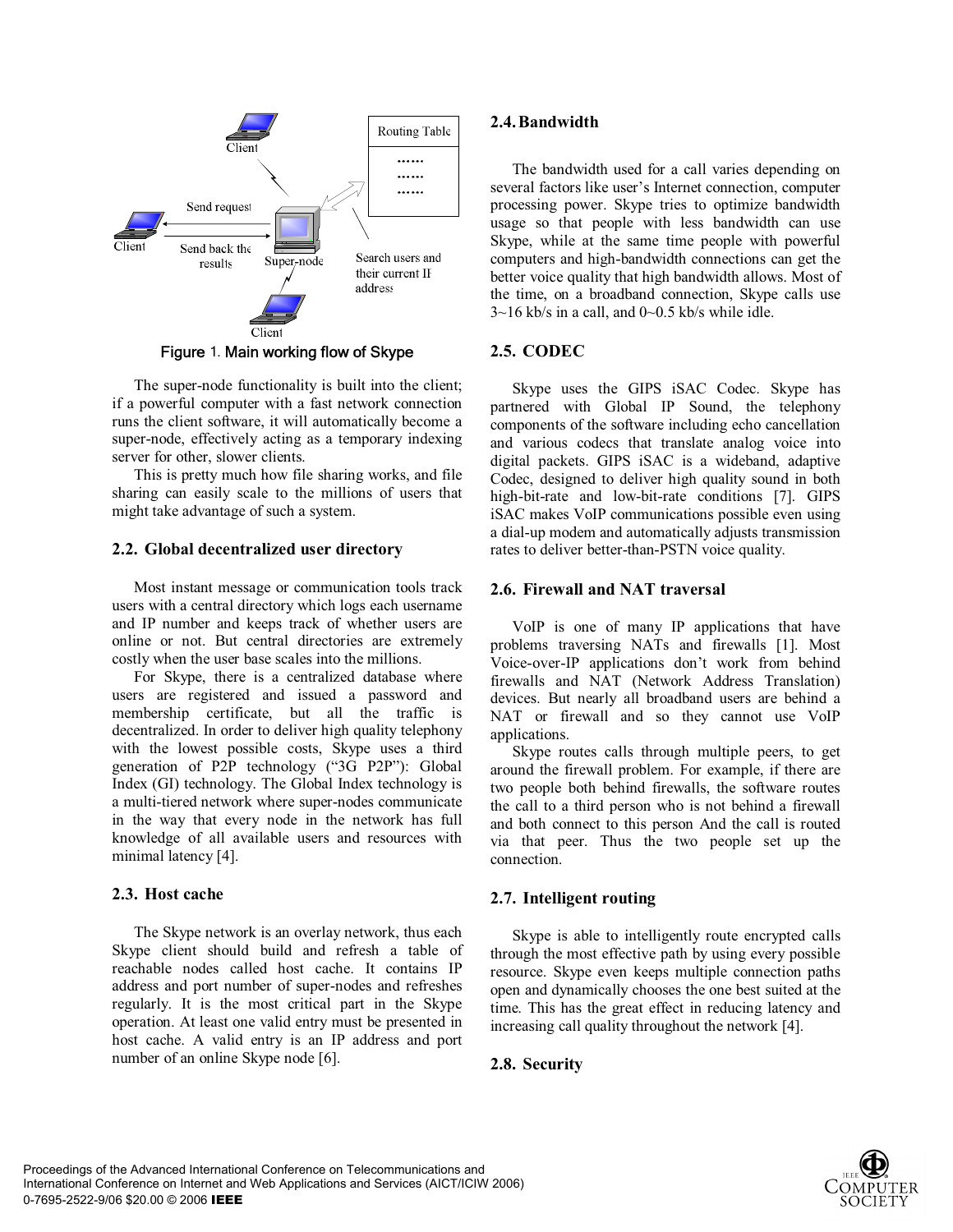Skype encrypts all calls and instant messages endto-end for privacy. Skype is encrypted end-to-end because it uses the public Internet to transport voice calls and text messages and sometimes these calls are routed through other peers. Skype encryption ensures that no other party can eavesdrop on users' call or read instant messages. AES (Advanced Encryption Standard) is used in Skype to protect sensitive information. Skype uses 256-bit encryption, which has a total of 1.1 x 1077 possible keys, in order to actively encrypt the data in each Skype call or instant message. Skype uses 1536 to 2048 bit RSA to negotiate symmetric AES keys. User public keys are certified by Skype server at login.

### **3. Experiment and analyzing**

Many factors determine voice quality, including the choice of codec, echo control, packet loss, delay, jitter, and the design of the network [1]. In order to compare the performance of VoIP software that use P2P technique and other protocol (such as SIP and H.323), we designed the experiment scheme. We selected the widely used instant message software - MSN Messenger developed by Microsoft to compare with Skype.

MSN Messenger is a kind of communication software, which supports instant message, audio conversation, web cam and other functions. It uses SIP (Session Initial Protocol) as VoIP protocol. Its voice quality is good, but it can't work through firework and NAT. So people often can't setup connection.

#### **3.1 Experiment setup**

All experiments were performed for Skype version 0.97.0.6. Skype was installed on two Windows XP machines. One machine was a Pentium II 200MHz with 128 MB RAM, and the other machine was a Pentium Pro 200 MHz with 128 MB RAM. Each machine had a 10/100 Mb/s Ethernet card and was connected to a 100 Mb/s network.

We performed experiments under different kinds of network scenarios, including: LAN (same/different domain), WLAN (same /different domain), DSL (BJ Telecom), GPRS (China Mobile), CDMA2000x (China Unicom). We test parameters in MSRA lab for most scenarios, as we own the basic devices, such as GPRS, wireless card, etc. So if we say "in same domain", we test the parameters both in MSRA Domain (domain name: msrchina.research.microsoft.com); and if we say "in different domains", it means we use one PC in MSRA Domain, and the other in SEU Domain (domain name: seu.edu.cn).

All experiments were performed between February and March, 2004.

#### **3.2 Result and Analysis**

We measure each performance of Skype and MSN messenger separately according to [8, 9, 10]. Our parameters include presence, connection setup delay, M2E delay, MOS and handover support. To shown figure compendiously, we use *W* denote WLAN, *C* denotes CDMA, *L* denotes LAN, *G* denotes GPRS, *D* denotes DSL. '*/s*' means that the test scenarios are in same domain, and '*/d*' means they are in different domains. Due to the instability of software and network condition, some test results will fluctuate in a certain bound. So these parameters in figures are showed in a bar to indicate their fluctuant bounds.

**3.2.1. Presence.** Presence indicates the refresh rate of the software. If a friend has logged in/out, it denotes how soon the panel will refresh his status. We use *second* as measure unit and measure the two kinds of software respectively in various scenarios. The results are given in Figure 2 and Figure 3. Since there is much difference between Skype and MSN Messenger, it can't be seen clearly in one figure. We zoom in the figure that shows the presence of MSN Messenger.

From Figure 2 and Figure 3, we can see the presence of Skype is very poor. It always doesn't show the correct status. Usually, when a user has been online over 5 minutes, even when both sides begin to communication, Skype still shows that the person is off-line.

By contrast, MSN Messenger does better. The refresh rate is much quicker.



Figure 2. Presence comparison

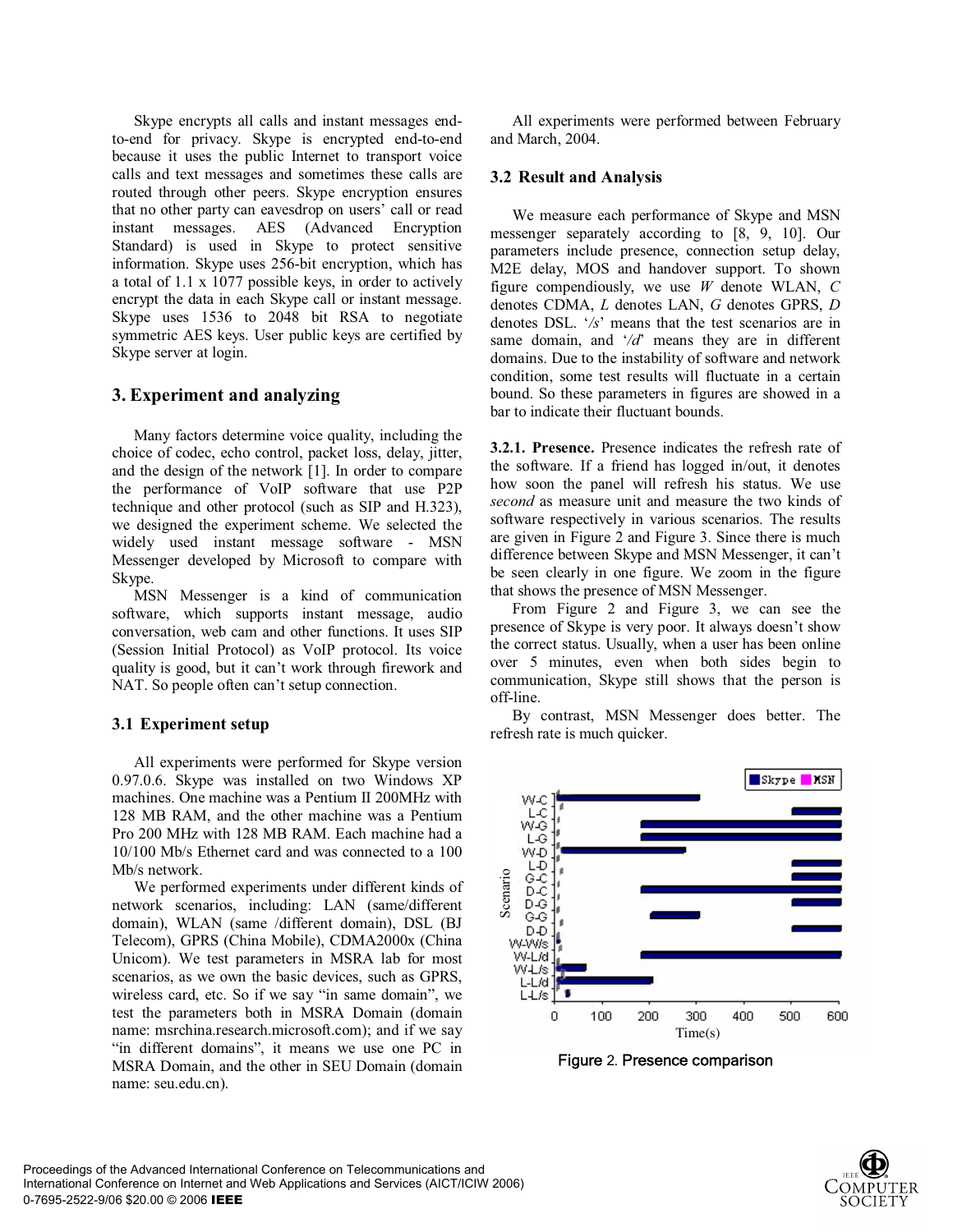

Figure 3. Presence of MSN Messenger

**3.2.2. Connection setup delay.** Connection setup delay denotes connection speed. Its measure unit is *second* in this experiment. We measure the two kinds of software respectively in various scenarios. The results are given in Figure 4.

Generally, the Skype delay is shorter than MSN Messenger. Skype can work behind nearly any firewall and NAT, so it can work on almost every condition. But sometimes it is very hard to connect. Especially when Skype just begin to work, i.e. the user hasn't use Skype for a long time (actually only 1 day). After being used for a while, the status will be improved. When both sides work in different domains, the further the distance is, the longer the connection setup time costs.

For MSN Messenger, we can't set up connection in many scenarios, because it can't work through all firewalls. Our test shows that MSN Messenger can only work when both sides are in same domain or either isn't behind a NAT/firewall.

The connection setup delay is changeful due to the network condition and routing path.

**3.2.3. M2E delay.** M2E delay, i.e. mouth-to-ear delay, is one-way conversation delay. The voice is acceptable for most user applications when the delay is no more than 150ms [1]. Figure 5 shows the differences of M2E delay between Skype and MSN Messenger.

The result shows that the M2E delay of MSN Messenger is shorter than Skype. The delay of MSN Messenger is very short that usually we nearly don't notice it. The delay of Skype is obvious. But we can tolerate it in most scenarios. Both sides will have differences in M2E delay when either of us uses GPRS or CDMA. Because both GPRS and CDMA have different speeds between their uplink and downlink.



Figure 4. Connection Setup Delay comparison

**3.2.4. MOS.** MOS is short for Mean Opinion Score. Generally it is obtained by asking a group of listeners to rank a speech sample on a scale of 1-5. In this experiment, due to restriction of headcount, we adopt multi-testing by one person to obtain MOS. The result is shown in Figure 6.

Generally, if MSN Messenger can setup connection, its voice quality is better than Skype. It has been proved that Skype works best in LAN, followed by DSL and CDMA. When it works with GPRS, the communication quality is very poor.

**3.2.5. Handover Support.** In wireless local area network, since the user can move around in the network coverage area, the seamless handover is a topic of importance. When a wireless user is moving and there are AP-to-AP (Access Point) handoffs in the network. Further delays are added into the WLAN as the user must associate with an AP, authorization must take place and the handoff must be completed [11, 12].

During the handoff between 802.11 APs, there will be short but noticeable loss of voice packets. On the positive side, VPN and call agent servers have timeouts on the order of tens of seconds. While some VoIP packets may be lost in a WLAN, connection should be maintained.

The comparison result is shown in Figure 7. From the result, we see that MSN Messenger is better than Skype in handover support.

For Skype, when AP switching occurs, there will be some blank periods of 3 to 7 seconds during conversation. When holding still, conversation will be continued after a while. But some words or phrases will be lost during the blank period due to the lost packets.

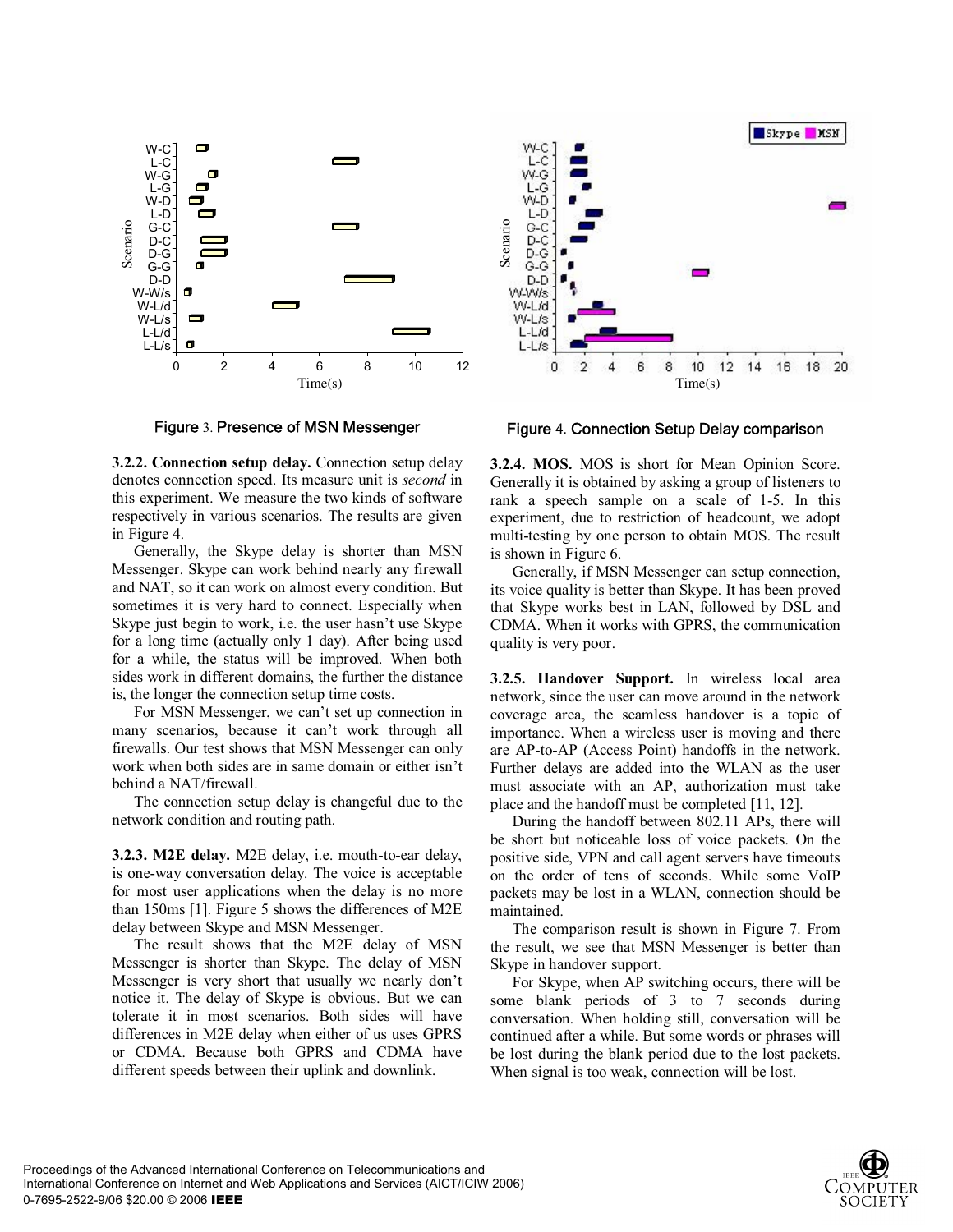

Figure 5.M2E delay comparison



Scenario

Figure 6.MOS comparison



Figure 7. Handover support comparison

For MSN Messenger, when AP switching occurs during moving, the conversation will be slightly fitful, the blank periods during conversation is about 1 second. When holding still, the conversation will be continued. But some words or phrases will be lost.

#### **4. Conclusion**

Skype is the first VoIP software that introduces P2P technique. It becomes more and more popular for its several advantages such as high call completion rate, superior sound quality, configure-free, easy to use and secure communications. Skype is a P2P overlay network. It has a centralized database but decentralized traffic. It uses Global Index technology and GIPS iSAC Codec to deliver high quality telephony with lowest costs. Skype routes calls through multiple peers, to get around the firewall problem. Skype is able to intelligently route encrypted calls through the most effective path possible.

In order to compare the performance of VoIP software that uses P2P technique and other protocols. We make the performance comparison between Skype and MSN Messenger. Through the test result, we found that the voice quality of Skype is good but seems no better than MSN Messenger. Its delay is a bit longer than MSN Messenger but is still tolerable. When using P2P, its great benefit is that it can setup conversation wherever the two people are, because it can work almost seamlessly behind NATs and firewalls.

However, it still has many problems to be solved. We'll go on further study in the future.

#### **Acknowledgement**

This work was performed while Gao Lisha was a visiting student in Microsoft Research Asia. We're grateful to Zhu Wenwu and Zhang Qian for their helpful discussion and guidance. Special thanks to Ma Wenchao for his kind advice and discussion. This work is also supported in part by National Natural Science Foundation of China under Grants No.90412014, Jiangsu Provincial Key Laboratory of Network and Information Security under Grants No.BM2003201, and ChinaGrid Project of Ministry of Education of China under Grants No.CG2003-GA004-01.

#### **References**

[1] B. Goode, "Voice over Internet Protocol (VoIP)," *Proceeding of the IEEE*, Volume 90, Issue 9, Sept. 2002 Page(s):1495 - 1517